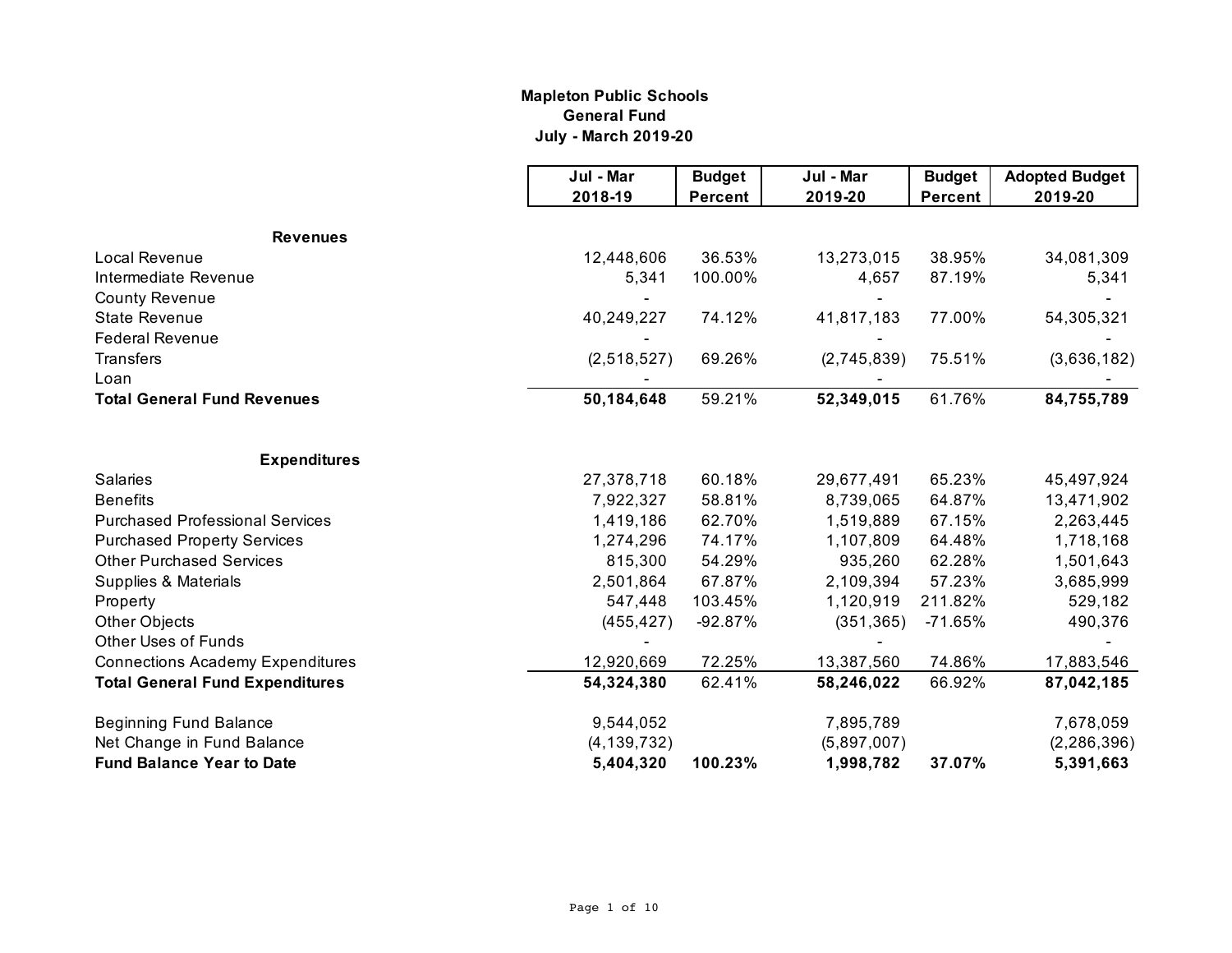## **July - March 2019-20 Mapleton Public Schools Risk Management Fund**

|                                                | Jul - Mar | <b>Budget</b>  | Jul - Mar | <b>Budget</b>  | <b>Adopted Budget</b> |
|------------------------------------------------|-----------|----------------|-----------|----------------|-----------------------|
|                                                | 2018-19   | <b>Percent</b> | 2019-20   | <b>Percent</b> | 2019-20               |
| <b>Revenues</b>                                |           |                |           |                |                       |
| Local Revenue                                  | 221       | 18.07%         | 2,731     | 222.97%        | 1,225                 |
| Intermediate Revenue                           |           |                |           |                |                       |
| <b>State Revenue</b>                           |           |                |           |                |                       |
| <b>Federal Revenue</b>                         |           |                |           |                |                       |
| <b>Transfers</b>                               | 879,377   | 81.42%         | 1,064,569 | 98.57%         | 1,080,000             |
| <b>Total Risk Management Fund Revenues</b>     | 879,598   | 81.35%         | 1,067,300 | 98.71%         | 1,081,225             |
| <b>Expenditures</b>                            |           |                |           |                |                       |
| <b>Salaries</b>                                |           |                |           |                |                       |
| <b>Benefits</b>                                |           |                |           |                |                       |
| <b>Purchased Professional Services</b>         | 8         | 77.09%         | 6         | 58.55%         | 11                    |
| <b>Purchased Property Services</b>             | 5,350     | 26.75%         | 3,430     | 17.15%         | 20,000                |
| <b>Other Purchased Services</b>                | 879,377   | 82.60%         | 1,064,569 | 100.00%        | 1,064,569             |
| Supplies & Materials                           |           |                |           |                |                       |
| Property                                       |           |                |           |                |                       |
| Other Objects                                  |           | 0.00%          | 11,518    | 23.04%         | 50,000                |
| <b>Other Uses of Funds</b>                     |           |                |           |                |                       |
| <b>Total Risk Management Fund Expenditures</b> | 884,735   | 77.98%         | 1,079,524 | 95.15%         | 1,134,580             |
| <b>Beginning Fund Balance</b>                  | 295,882   |                | 403,164   |                | 317,823               |
| Net Change in Fund Balance                     | (5, 137)  |                | (12, 223) |                | (53, 355)             |
| <b>Fund Balance Year to Date</b>               | 290,745   | 109.94%        | 390,941   | 147.82%        | 264,468               |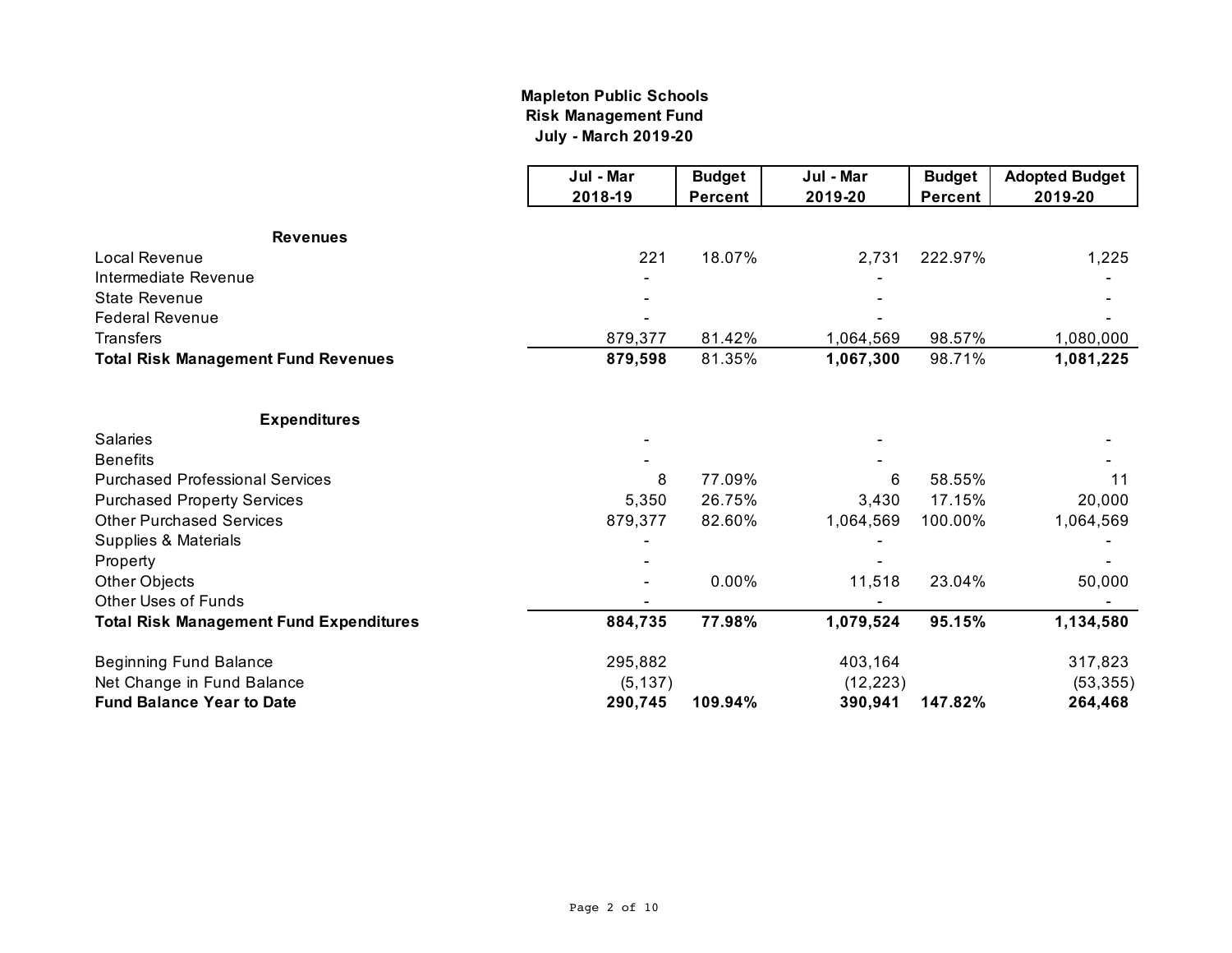## **Mapleton Public Schools Colorado Preschool Fund July - March 2019-20**

|                                                   | Jul - Mar | <b>Budget</b>  | Jul - Mar | <b>Budget</b>  | <b>Adopted Budget</b> |
|---------------------------------------------------|-----------|----------------|-----------|----------------|-----------------------|
|                                                   | 2018-19   | <b>Percent</b> | 2019-20   | <b>Percent</b> | 2019-20               |
| <b>Revenues</b>                                   |           |                |           |                |                       |
| Local Revenue                                     | 1,128     | 0.16%          | 506,990   | 70.49%         | 719,240               |
| Intermediate Revenue                              |           |                |           |                |                       |
| <b>State Revenue</b>                              |           |                | 4,799     |                |                       |
| <b>Federal Revenue</b>                            |           |                |           |                |                       |
| Transfers                                         | 1,276,150 | 48.49%         | 1,681,270 | 63.88%         | 2,632,018             |
| <b>Total Colorado Preschool Fund Revenues</b>     | 1,277,278 | 38.11%         | 2,193,059 | 65.44%         | 3,351,258             |
| <b>Expenditures</b>                               |           |                |           |                |                       |
| <b>Salaries</b>                                   | 817,107   | 33.13%         | 1,553,311 | 62.99%         | 2,466,138             |
| <b>Benefits</b>                                   | 229,791   | 31.60%         | 462,420   | 63.59%         | 727,199               |
| <b>Purchased Professional Services</b>            | 17,828    | 35.66%         | 36,484    | 72.97%         | 50,000                |
| <b>Purchased Property Services</b>                |           |                |           |                |                       |
| <b>Other Purchased Services</b>                   | 72        | 1.19%          | 3,404     | 56.74%         | 6,000                 |
| Supplies & Materials                              | 4,901     | 6.61%          | 57,202    | 77.15%         | 74,143                |
| Property                                          |           | 0.00%          |           | 0.00%          | 15,000                |
| Other Objects                                     | 10,201    | 6.65%          | 10,358    | 6.75%          | 153,485               |
| <b>Other Uses of Funds</b>                        |           |                |           |                |                       |
| <b>Total Colorado Preschool Fund Expenditures</b> | 1,079,900 | 30.93%         | 2,123,180 | 60.80%         | 3,491,966             |
| <b>Beginning Fund Balance</b>                     | 206,967   |                | 275,258   |                | 198,624               |
| Net Change in Fund Balance                        | 197,378   |                | 69,879    |                | (140, 708)            |
| <b>Fund Balance Year to Date</b>                  | 404,345   | 698.16%        | 345,137   | 595.93%        | 57,916                |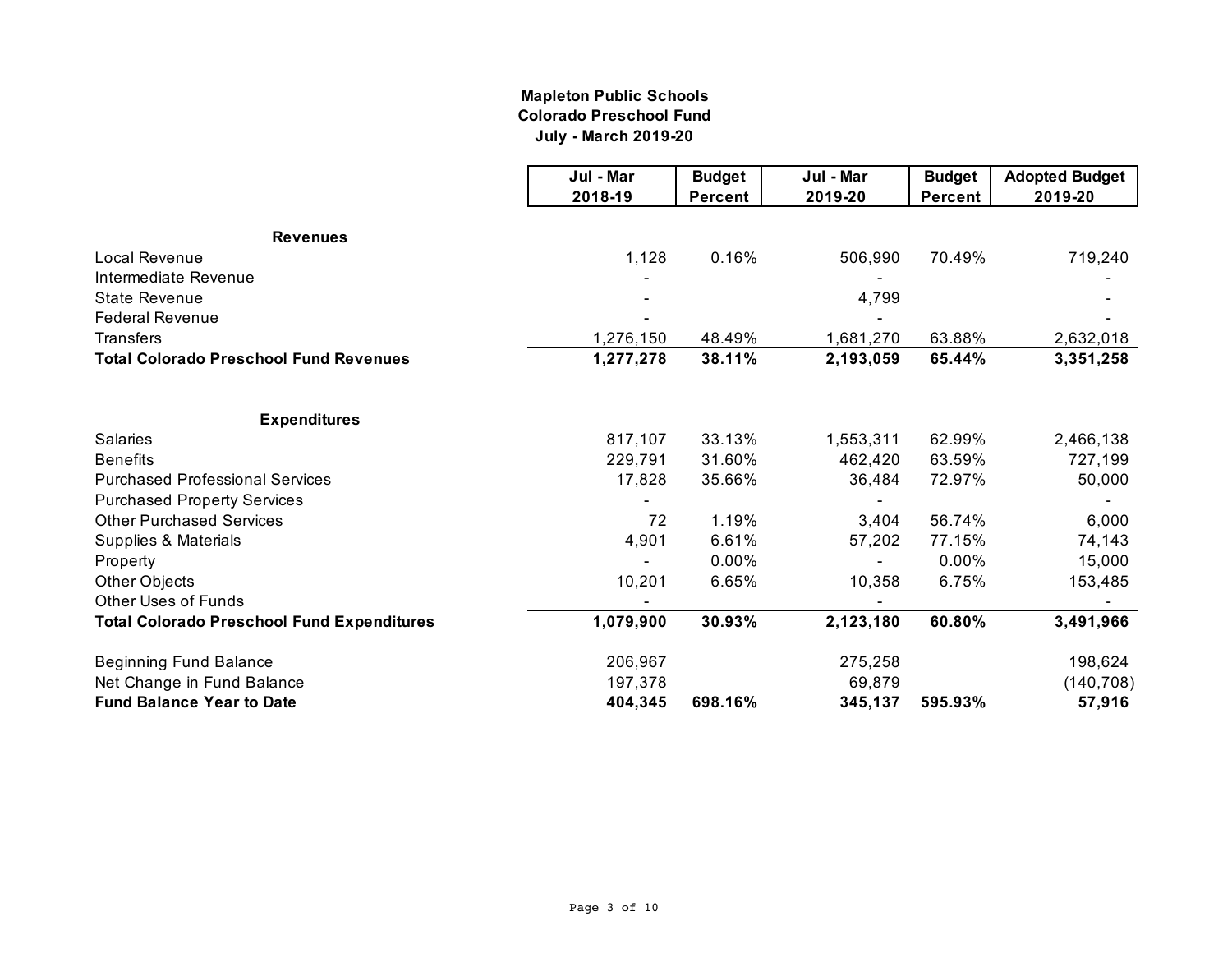#### **Mapleton Public Schools Nutrition Services Fund July - March 2019-20**

|                                                   | Jul - Mar | <b>Budget</b>  | Jul - Mar | <b>Budget</b>  | <b>Adopted Budget</b> |
|---------------------------------------------------|-----------|----------------|-----------|----------------|-----------------------|
|                                                   | 2018-19   | <b>Percent</b> | 2019-20   | <b>Percent</b> | 2019-20               |
| <b>Revenues</b>                                   |           |                |           |                |                       |
| Local Revenue                                     | 299,236   | 71.00%         | 352,471   | 83.63%         | 421,454               |
| Intermediate Revenue                              |           |                |           |                |                       |
| <b>State Revenue</b>                              | 61,890    | 79.91%         | 66,200    | 85.47%         | 77,450                |
| <b>Federal Revenue</b>                            | 1,536,917 | 68.95%         | 1,552,162 | 69.63%         | 2,229,125             |
| <b>Transfers</b>                                  |           | $0.00\%$       |           | 0.00%          | 45,000                |
| <b>Total Nutrition Services Fund Revenues</b>     | 1,898,043 | 68.45%         | 1,970,832 | 71.07%         | 2,773,029             |
| <b>Expenditures</b>                               |           |                |           |                |                       |
| <b>Salaries</b>                                   | 668,723   | 57.93%         | 776,206   | 67.24%         | 1,154,406             |
| <b>Benefits</b>                                   | 194,010   | 55.77%         | 231,721   | 66.61%         | 347,872               |
| <b>Purchased Professional Services</b>            | 45,383    | 63.06%         | 46,957    | 65.25%         | 71,965                |
| <b>Purchased Property Services</b>                | 45,820    | 81.17%         | 31,153    | 55.19%         | 56,451                |
| <b>Other Purchased Services</b>                   | 11,704    | 86.70%         | 5,886     | 43.60%         | 13,500                |
| Supplies & Materials                              | 770,493   | 63.00%         | 787,801   | 64.42%         | 1,222,942             |
| Property                                          | 121,851   | 53.68%         | 154,053   | 67.86%         | 227,000               |
| Other Objects                                     | 1,619     | 0.36%          | 1,556     | 0.34%          | 452,400               |
| <b>Other Uses of Funds</b>                        |           |                |           |                |                       |
| <b>Total Nutrition Services Fund Expenditures</b> | 1,859,604 | 52.43%         | 2,035,332 | 57.39%         | 3,546,536             |
| <b>Beginning Fund Balance</b>                     | 1,793,218 |                | 1,607,647 |                | 1,151,240             |
| Net Change in Fund Balance                        | 38,439    |                | (64, 500) |                | (773, 507)            |
| <b>Fund Balance Year to Date</b>                  | 1,831,657 | 484.91%        | 1,543,147 | 408.53%        | 377,733               |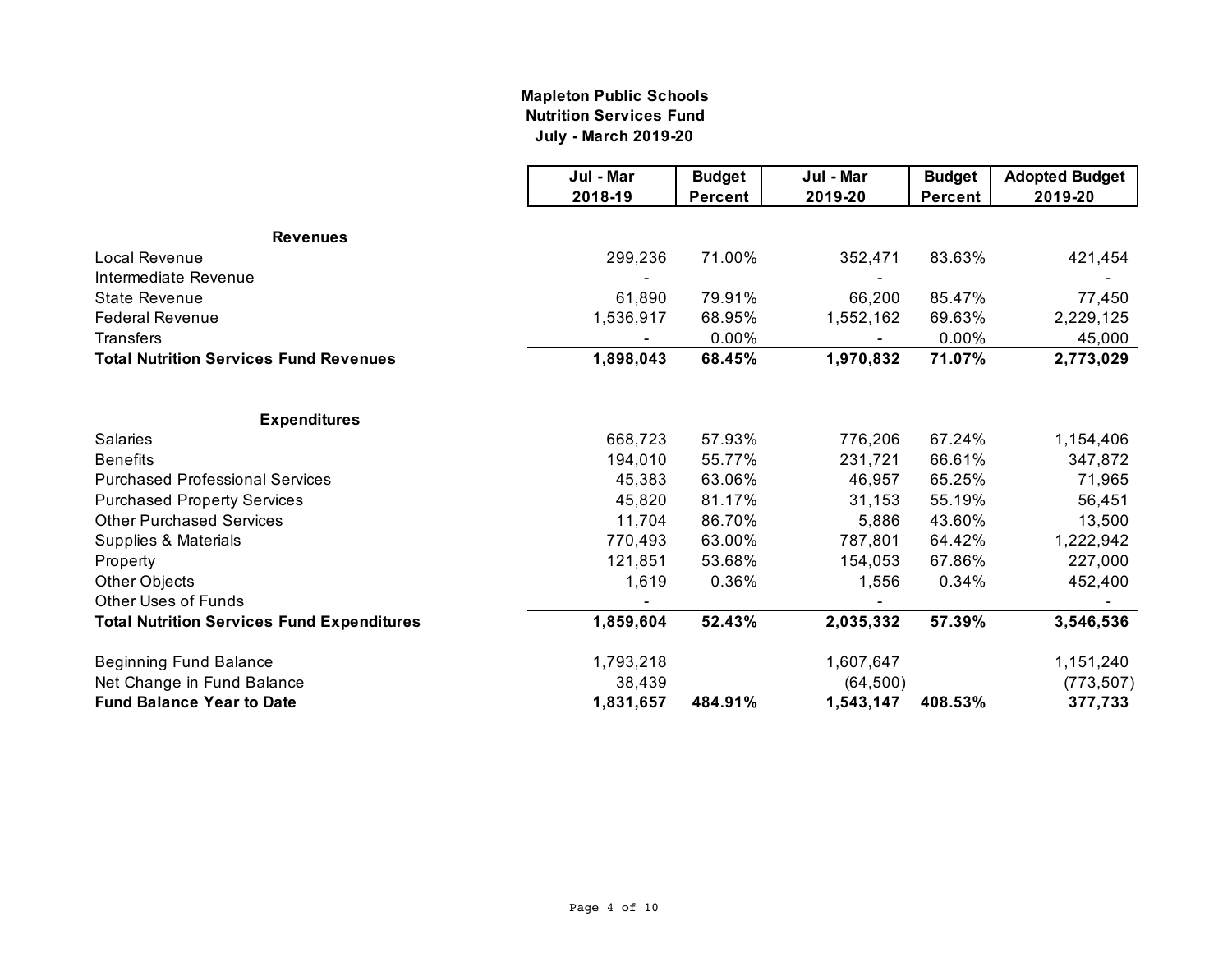#### **Mapleton Public Schools Grants Fund July - March 2019-20**

|                                        | Jul - Mar | <b>Budget</b>  | Jul - Mar | <b>Budget</b>  | <b>Adopted Budget</b> |
|----------------------------------------|-----------|----------------|-----------|----------------|-----------------------|
|                                        | 2018-19   | <b>Percent</b> | 2019-20   | <b>Percent</b> | 2019-20               |
| <b>Revenues</b>                        |           |                |           |                |                       |
| Local Revenue                          | 166,508   | 17.32%         | 143,923   | 14.97%         |                       |
| Intermediate Revenue                   |           |                |           |                | 961,141               |
|                                        |           |                |           |                |                       |
| <b>State Revenue</b>                   | 495,604   | 38.81%         | 808,760   | 63.33%         | 1,277,043             |
| <b>Federal Revenue</b>                 | 2,762,751 | 55.84%         | 2,862,483 | 57.85%         | 4,948,055             |
| <b>Transfers</b>                       |           |                |           |                |                       |
| <b>Total Grants Fund Revenues</b>      | 3,424,862 | 47.66%         | 3,815,165 | 53.09%         | 7,186,240             |
|                                        |           |                |           |                |                       |
| <b>Expenditures</b>                    |           |                |           |                |                       |
| <b>Salaries</b>                        | 1,277,981 | 46.46%         | 1,564,126 | 56.86%         | 2,750,860             |
| <b>Benefits</b>                        | 346,720   | 47.17%         | 436,611   | 59.40%         | 735,077               |
| <b>Purchased Professional Services</b> | 268,398   | 47.13%         | 385,343   | 67.67%         | 569,455               |
| <b>Purchased Property Services</b>     | 1,000     | 0.11%          | 567,402   | 59.97%         | 946,100               |
| <b>Other Purchased Services</b>        | 180,905   | 35.33%         | 181,772   | 35.50%         | 512,066               |
| Supplies & Materials                   | 97,623    | 17.62%         | 138,714   | 25.04%         | 553,903               |
| Property                               | 169,213   | 130.63%        | 29,941    | 23.11%         | 129,537               |
| <b>Other Objects</b>                   | 518,582   | 52.42%         | 549,723   | 55.57%         | 989,243               |
| <b>Other Uses of Funds</b>             |           |                |           |                |                       |
| <b>Total Grants Fund Expenditures</b>  | 2,860,420 | 39.80%         | 3,853,631 | 53.63%         | 7,186,240             |
| <b>Beginning Fund Balance</b>          |           |                |           |                |                       |
| Net Change in Fund Balance             | 564,442   |                | (38, 466) |                |                       |
| <b>Fund Balance Year to Date</b>       | 564,442   | N/A            | (38, 466) | N/A            |                       |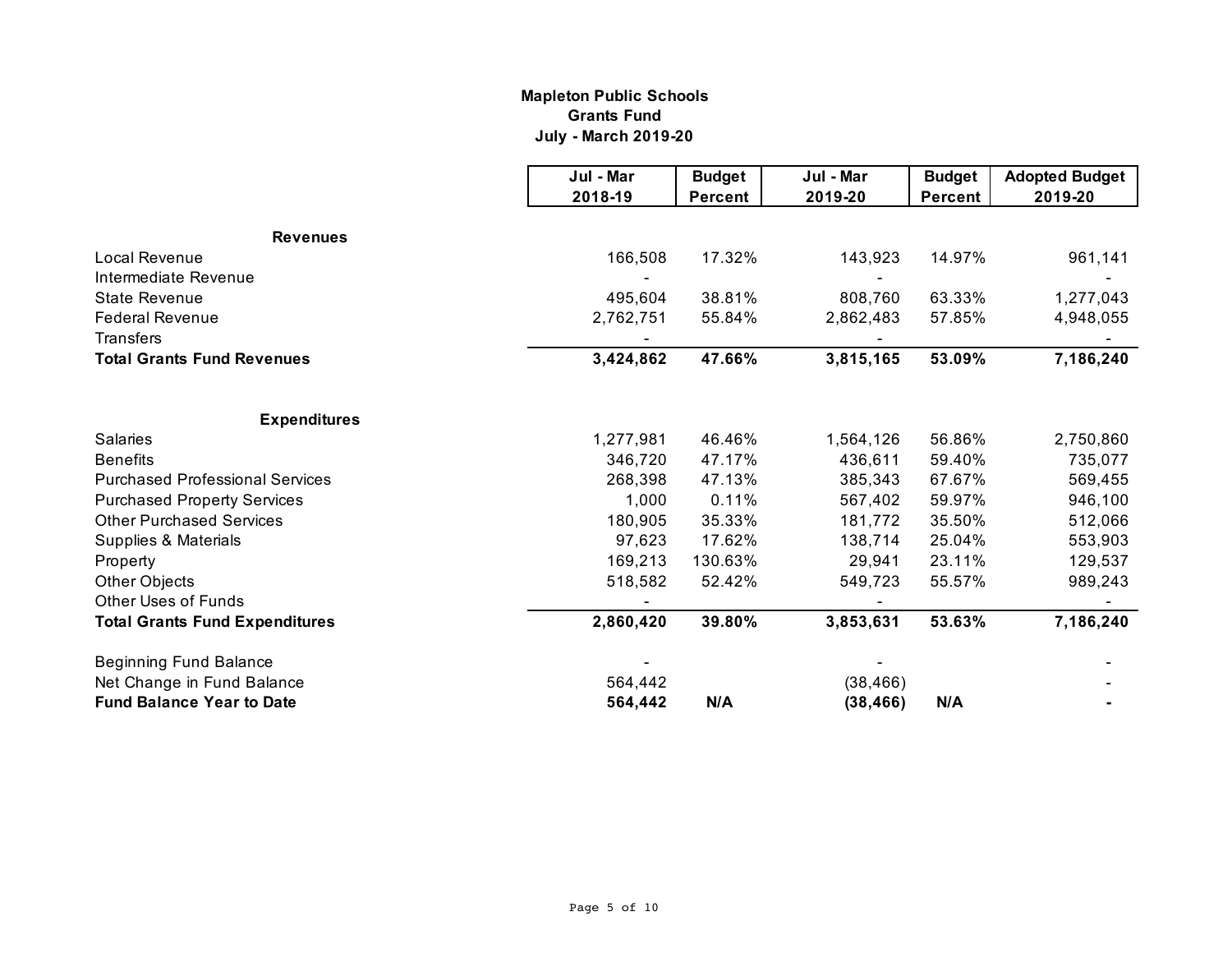## **July - March 2019-20 Mapleton Public Schools Student Actvities Fund**

|                                                  | Jul - Mar      | <b>Budget</b>  | Jul - Mar | <b>Budget</b>  | <b>Adopted Budget</b> |
|--------------------------------------------------|----------------|----------------|-----------|----------------|-----------------------|
|                                                  | 2018-19        | <b>Percent</b> | 2019-20   | <b>Percent</b> | 2019-20               |
| <b>Revenues</b>                                  |                |                |           |                |                       |
| <b>Local Revenue</b>                             |                | 0.00%          | 257,072   | 63.83%         | 402,727               |
| Intermediate Revenue                             |                |                |           |                |                       |
| <b>State Revenue</b>                             |                |                |           |                |                       |
| <b>Federal Revenue</b>                           |                |                |           |                |                       |
| <b>Transfers</b>                                 |                |                |           |                |                       |
| <b>Total Student Actvities Fund Revenues</b>     |                | 0.00%          | 257,072   | 63.83%         | 402,727               |
| <b>Expenditures</b>                              |                |                |           |                |                       |
| <b>Salaries</b>                                  |                |                |           |                |                       |
| <b>Benefits</b>                                  |                |                |           |                |                       |
| <b>Purchased Professional Services</b>           |                |                |           |                |                       |
| <b>Purchased Property Services</b>               |                | 0.00%          | 5,117     | 117.88%        | 4,341                 |
| <b>Other Purchased Services</b>                  |                | 0.00%          | 11,269    | 74.00%         | 15,227                |
| Supplies & Materials                             |                | 0.00%          | 196,037   | 77.65%         | 252,478               |
| Property                                         |                |                |           |                |                       |
| Other Objects                                    |                | 0.00%          | 185       | 0.25%          | 74,438                |
| <b>Other Uses of Funds</b>                       |                |                |           |                |                       |
| <b>Total Student Actvities Fund Expenditures</b> | $\blacksquare$ | 0.00%          | 212,608   | 61.36%         | 346,484               |
| <b>Beginning Fund Balance</b>                    |                |                | 277,618   |                | 265,629               |
| Net Change in Fund Balance                       |                |                | 44,464    |                | 56,243                |
| <b>Fund Balance Year to Date</b>                 |                | 0.00%          | 322,082   | 100.06%        | 321,872               |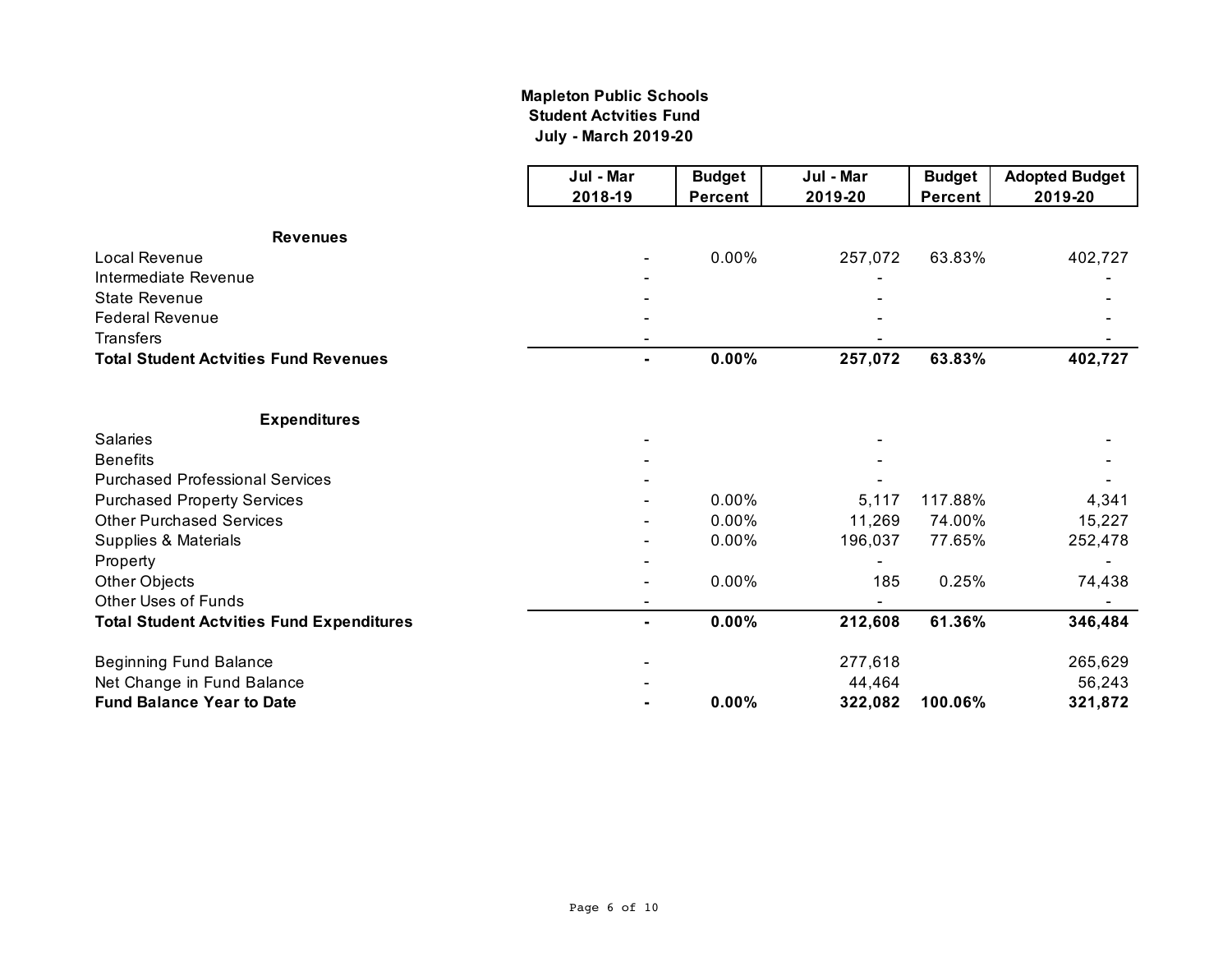## **Mapleton Public Schools Bond Redemption Fund July - March 2019-20**

|                                                | Jul - Mar   | <b>Budget</b>  | Jul - Mar   | <b>Budget</b>  | <b>Adopted Budget</b> |
|------------------------------------------------|-------------|----------------|-------------|----------------|-----------------------|
|                                                | 2018-19     | <b>Percent</b> | 2019-20     | <b>Percent</b> | 2019-20               |
| <b>Revenues</b>                                |             |                |             |                |                       |
| Local Revenue                                  | 4,646,235   | 28.02%         | 5,505,425   | 33.20%         | 16,584,211            |
| Intermediate Revenue                           |             |                |             |                |                       |
| <b>State Revenue</b>                           |             |                |             |                |                       |
| <b>Federal Revenue</b>                         |             |                |             |                |                       |
| Revenue from Other Sources/Transfers           |             |                | 4,175,000   |                |                       |
| <b>Total Bond Redemption Fund Revenues</b>     | 4,646,235   | 28.02%         | 9,680,425   | 58.37%         | 16,584,211            |
| <b>Expenditures</b>                            |             |                |             |                |                       |
| <b>Salaries</b>                                |             |                |             |                |                       |
| <b>Benefits</b>                                |             |                |             |                |                       |
| <b>Purchased Professional Services</b>         | 2,158       | 32.70%         | 32,655      | 494.77%        | 6,600                 |
| <b>Purchased Property Services</b>             |             |                |             |                |                       |
| <b>Other Purchased Services</b>                |             |                |             |                |                       |
| <b>Supplies &amp; Materials</b>                |             |                |             |                |                       |
| Property                                       |             |                |             |                |                       |
| Other Objects                                  | 3,115,119   | 41.09%         | 3,055,101   | 40.30%         | 7,580,588             |
| <b>Other Uses of Funds</b>                     | 6,768,373   | 75.87%         | 11,466,179  | 128.52%        | 8,921,476             |
| <b>Total Bond Redemption Fund Expenditures</b> | 9,885,650   | 59.88%         | 14,553,935  | 88.16%         | 16,508,664            |
| <b>Beginning Fund Balance</b>                  | 10,071,114  |                | 10,745,886  |                | 10,775,969            |
| Net Change in Fund Balance                     | (5,239,415) |                | (4,873,511) |                | 75,547                |
| <b>Fund Balance Year to Date</b>               | 4,831,699   | 44.53%         | 5,872,375   | 54.12%         | 10,851,516            |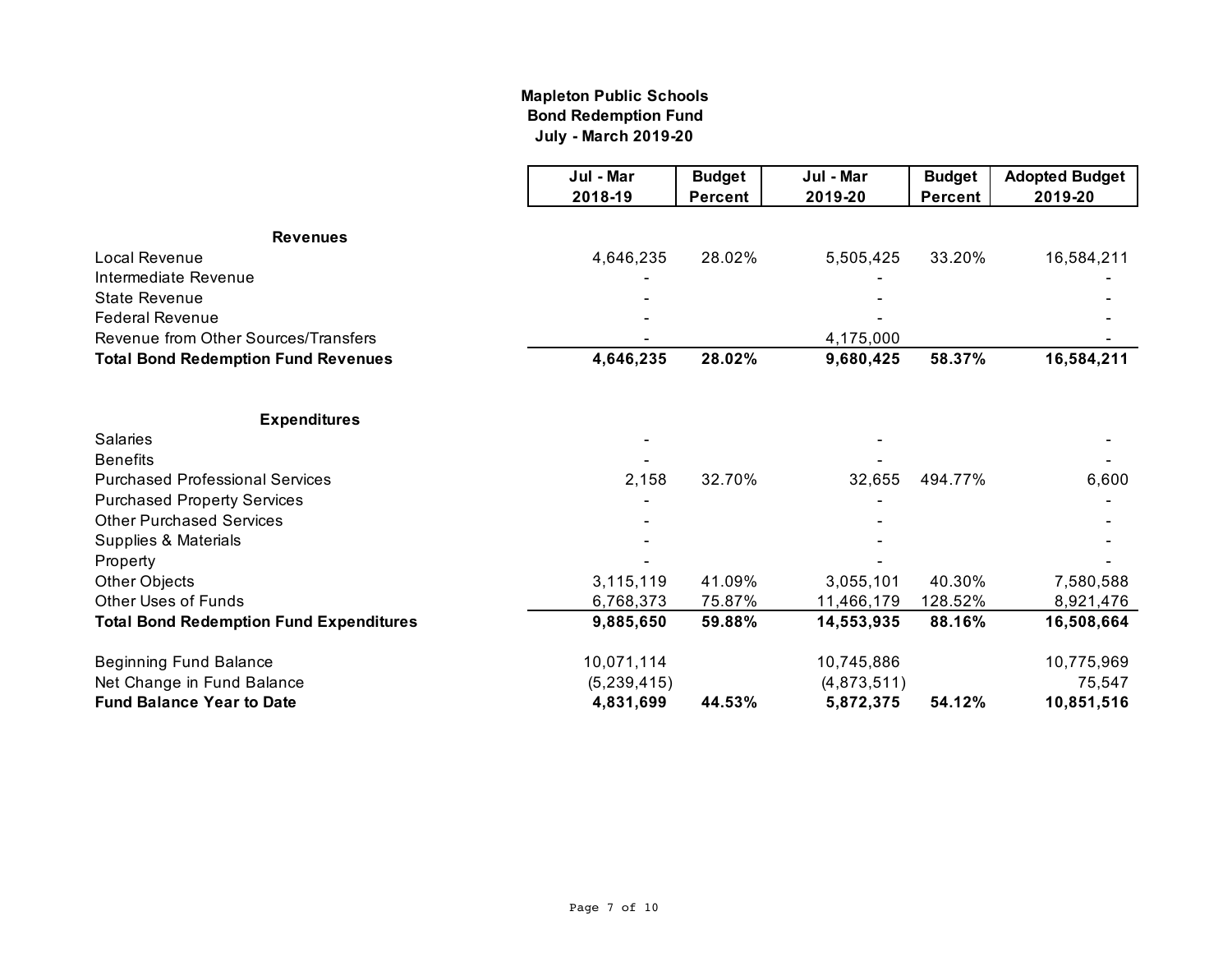## **Mapleton Public Schools Building Fund July - March 2019-20**

|                                                                       | Jul - Mar    | <b>Budget</b>  | Jul - Mar    | <b>Budget</b>  | <b>Adopted Budget</b> |
|-----------------------------------------------------------------------|--------------|----------------|--------------|----------------|-----------------------|
|                                                                       | 2018-19      | <b>Percent</b> | 2019-20      | <b>Percent</b> | 2019-20               |
|                                                                       |              |                |              |                |                       |
| <b>Revenues</b>                                                       |              |                |              |                |                       |
| Local Revenue                                                         | 9,283,968    | 27.38%         | 37, 158, 377 | 109.57%        | 33,912,471            |
| Intermediate Revenue                                                  | 90,485       | 33.51%         |              | 0.00%          | 270,000               |
| <b>State Revenue</b>                                                  | 1,778,705    | 13.18%         | 4,669,957    | 34.61%         | 13,492,110            |
| <b>Federal Revenue</b>                                                |              |                |              |                |                       |
| <b>Transfers</b>                                                      |              |                |              |                |                       |
| <b>Total Building Fund Revenues</b>                                   | 11, 153, 157 | 23.39%         | 41,828,334   | 87.74%         | 47,674,581            |
| <b>Expenditures</b>                                                   |              |                |              |                |                       |
| <b>Salaries</b>                                                       | 349,407      | 54.73%         | 498,516      | 78.09%         | 638,366               |
| <b>Benefits</b>                                                       | 93,614       | 54.32%         | 123,493      | 71.66%         | 172,335               |
| <b>Purchased Professional Services</b>                                | 10,364       | 5.15%          | 356,957      | 177.31%        | 201,315               |
|                                                                       | 4,569,942    | 505.75%        | 3,530,047    | 390.67%        | 903,594               |
| <b>Purchased Property Services</b><br><b>Other Purchased Services</b> |              |                |              |                |                       |
|                                                                       |              | 266.89%        |              | 183.05%        |                       |
| Supplies & Materials                                                  | 96,747       |                | 66,356       |                | 36,250                |
| Property                                                              | 28,057,667   | 61.22%         | 23,205,551   | 50.63%         | 45,834,442            |
| Other Objects                                                         |              |                | 534          |                |                       |
| <b>Other Uses of Funds</b>                                            |              |                |              |                |                       |
| <b>Total Building Fund Expenditures</b>                               | 33, 177, 741 | 69.43%         | 27,781,454   | 58.14%         | 47,786,302            |
| <b>Beginning Fund Balance</b>                                         | 70,985,852   |                | 34,221,259   |                | 31,190,717            |
| Net Change in Fund Balance                                            | (22,024,584) |                | 14,046,880   |                | (111, 721)            |
| <b>Fund Balance Year to Date</b>                                      | 48,961,268   | 157.54%        | 48,268,139   | 155.31%        | 31,078,996            |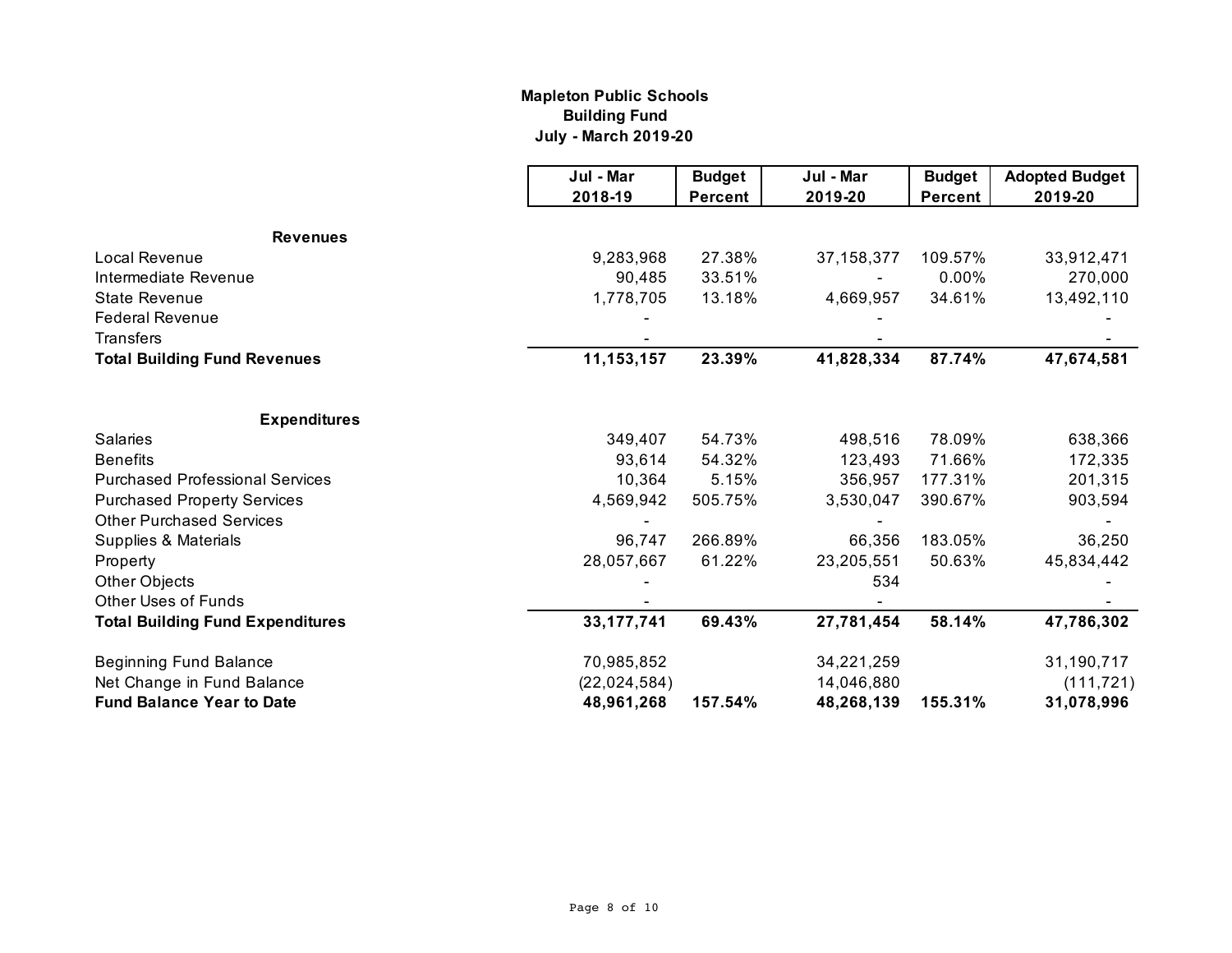# **Mapleton Public Schools Capital Reserve Fund July - March 2019-20**

|                                                | Jul - Mar  | <b>Budget</b>  | Jul - Mar  | <b>Budget</b>  | <b>Adopted Budget</b> |
|------------------------------------------------|------------|----------------|------------|----------------|-----------------------|
|                                                | 2018-19    | <b>Percent</b> | 2019-20    | <b>Percent</b> | 2019-20               |
| <b>Revenues</b>                                |            |                |            |                |                       |
| Local Revenue                                  | 65,674     | 34.03%         | 36,738     | 19.04%         | 193,000               |
| Intermediate Revenue                           |            |                |            |                |                       |
| <b>State Revenue</b>                           |            |                |            |                |                       |
| <b>Federal Revenue</b>                         |            |                |            |                |                       |
| <b>Transfers</b>                               | 363,000    | 121.00%        |            | 0.00%          | 300,000               |
| <b>Total Capital Reserve Fund Revenues</b>     | 428,674    | 86.95%         | 36,738     | 7.45%          | 493,000               |
|                                                |            |                |            |                |                       |
| <b>Expenditures</b>                            |            |                |            |                |                       |
| <b>Salaries</b>                                |            |                |            |                |                       |
| <b>Benefits</b>                                |            |                |            |                |                       |
| <b>Purchased Professional Services</b>         | 5,396      | 89.93%         | 5,404      | 90.06%         | 6,000                 |
| <b>Purchased Property Services</b>             | 75,160     |                |            |                |                       |
| <b>Other Purchased Services</b>                |            |                |            |                |                       |
| Supplies & Materials                           |            |                |            |                |                       |
| Property                                       | 342,894    | 133.60%        | 61,987     | 24.15%         | 256,655               |
| Other Objects                                  | 188,672    | 75.79%         | 102,571    | 41.20%         | 248,936               |
| <b>Other Uses of Funds</b>                     | 353,482    | 67.80%         | 356,345    | 68.35%         | 521,344               |
| <b>Total Capital Reserve Fund Expenditures</b> | 965,603    | 93.48%         | 526,306    | 50.95%         | 1,032,935             |
| <b>Beginning Fund Balance</b>                  | 889,088    |                | 670,367    |                | 666,792               |
| Net Change in Fund Balance                     | (536, 929) |                | (489, 568) |                | (539, 935)            |
| <b>Fund Balance Year to Date</b>               | 352,159    | 277.60%        | 180,799    | 142.52%        | 126,857               |